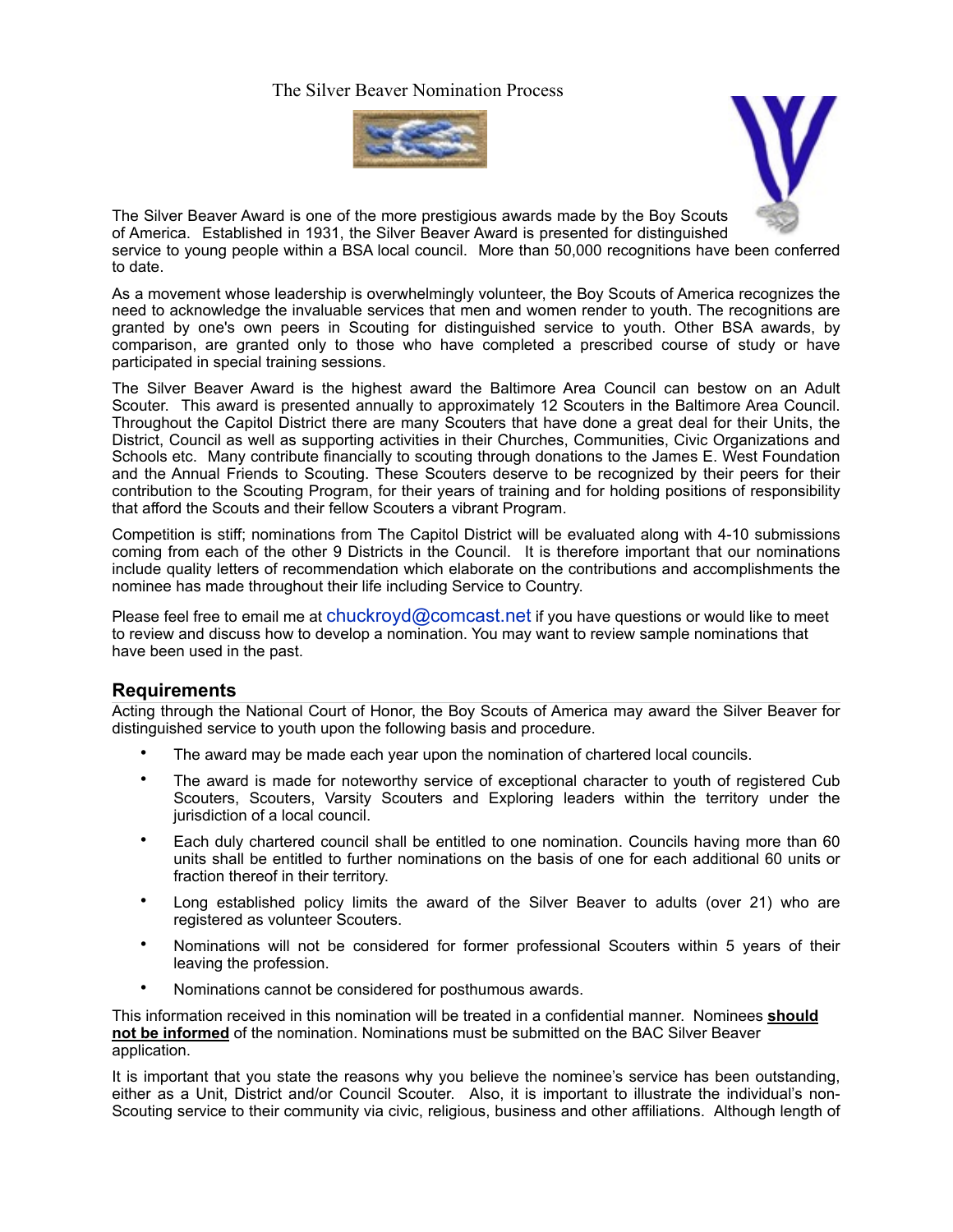service rendered receives consideration, it is even more important that the service be of an outstanding nature; i.e., that the contribution made through leadership and service be far reaching in its effect on helping to provide boys with the best program of Scouting.

## **BAC Distinguished Awards Committee Requests**

If you are nominating an individual for Silver Beaver the BAC Distinguished Awards Committee requires that a BAC Silver Beaver Nomination form (see link below) accompany the supporting documentation. Packages should be organized for submission into a 3 ring binder with this form on top.

Key Consideration for the Award encompasses several areas of service.

- 1. Has the nominee received the District Award of Merit or any other Scouting or Religious Awards.
- 2. What positions have they served in Scouting, Committee Chairman, COR, Cubmaster, Scoutmaster, Venture Crew Advisor, Asst. Cubmaster, Asst Scoutmaster or any other supporting position to a Unit, District or Council.
- 3. Other areas of consideration are service to the Community. Serving on a Community Association such as the Booster Club & PTA for schools, Volunteering at Hospitals, Fire Department Police Department or any other volunteer organization service.
- 4. Another area to consider is Church activities in a supporting role. Church Committees or Boards etc.
- 5. As many letters of recommendation from Peers, Clergy, fellow workers or Supervisors, fellow Scouters, Neighbors and friends should be provided.

## **Processing Procedure**

- 1. Please deliver nomination packages with photo to me by September 30<sup>th</sup>, 2010. I will confirm that submissions are complete and will hand deliver all nominations after making copies for the District records. If you have any questions I can be reached at 410-268-0979 or by email [chuckroyd@comcast.net](http://groups.yahoo.com/group/tcdac/post?postid=flpdikhvcysvgudfhyd5g52nlvkok1bf-lsym1ma1dythld1z8jxcoanaksw59f2t2ofk07o8qjitab7xg).
- 
- 2. This year's deadline for submissions to the Baltimore Area Council is October 1<sup>st</sup>, 2010.<br>3. The Scout executive will inform the district chairman of those nominations approved by t The Scout executive will inform the district chairman of those nominations approved by the council committee.

# **Award Materials**

*Pendant:* Silver Beaver Award, blue and white ribbon and pendant, No. 00331

*Silver charm:* formal wear as illustrated, No. 00665

*Civilian lapel pin:* No. 00033

*Civilian lapel pin with diamond:* No. 00200

*Knot:* embroidered blue and white knot, blue to right, No. 05003, above left pocket.

## **Nomination Documents**

You must use the BAC Silver Beaver award and application form which can be found at: [www.baltimorebsa.org/openrosters/DocDownload.asp?orgkey=749&id=64999](http://www.baltimorebsa.org/openrosters/docdownload.asp?orgkey=749&id=64999)

## **Rules and Regulations**

From Article X, Section 6, of the "Rules and Regulations of the Boy Scouts of America."

**Clause 3.** The Boy Scouts of America, acting through the National Court of Honor, may award the Silver Beaver Award for distinguished service to youth upon the following basis and procedure: